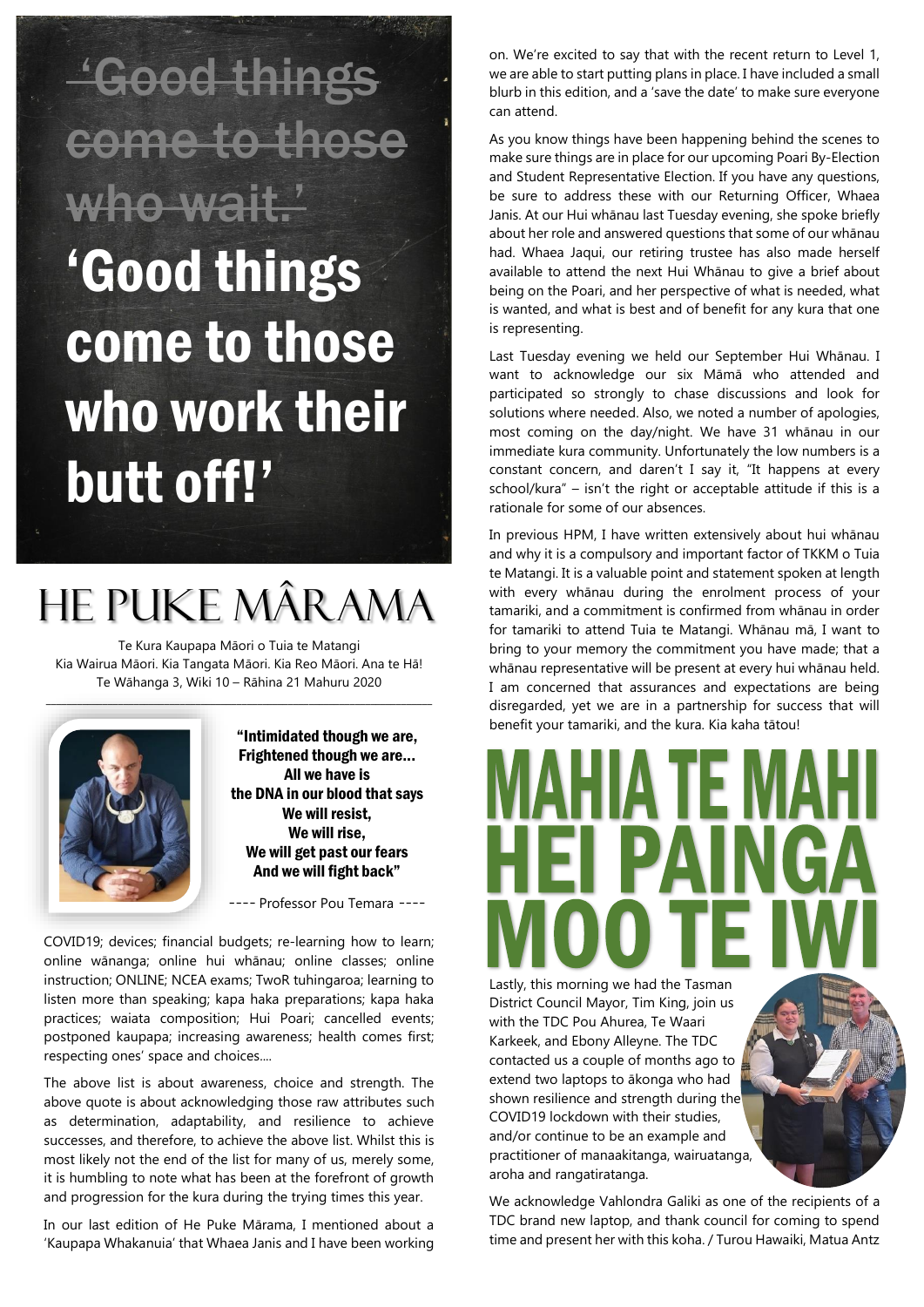

Poari Hui @ kura 4.30pm-6pm Hui ā whānau @ kura 6pm-7.30pm Tuia te Matangi Reo Māori classes Last day of term 3 Term 4 starts... Waiwhero Presentation Pouako Only Days for PB4L training Labour day (long wknd) THW Primary schools Haka Regionals Last day of term 4

29/10, 10/12 27/10, 8/12 Every Wed 5pm-6pm Fri 25 September Mon 12 October Tues 20 October Fri 23 October Mon 26 October Fri 13 November Wed 16 December

#### TE IRA WAHINE, HE IRA WHENUA A TANGATA WHENUA PERSPECTIVE AND CELEBRATION OF WOMANHOOD

Permission/Consent forms need to be returned to kura by this Thursday 24th Spetember. Please ring Whaea Janis in the tari if you have any questions or concerns.



**Maa te huruhuru, ka rere te manu** Fundraising, Grants & Funding

At least weeks' Hui Whānau a number of our Māmā agreed to get the Fundraising Ohu back up and active. They have started an email tree and are organising to hui soon to discuss fundraising opportunities, and work on a calendar. If you are a member of this ohu, or you are yet to be in an ohu, please email Whaea Isabelle Bollaert on [ferrybelly@gmail.com.](mailto:ferrybelly@gmail.com) She has agreed to take the lead and bring the Ohu back together. A huge thanks to her and our other whānau who have excitedly put their hands up to be a part of this too.

## 2021 Kura Lunches

 We have received confirmation from the Ministry of Education that TKKM o Tuia te Matangi will be part of the Lunches for Schools initiative for 2021. What does this mean? There has been a funding pool from COVID19 that has seen a number of schools in the northern island receive lunches for their students. It has since been identified that this should be extended to all school and kura in Aotearoa, and we have been confirmed to received this at the anticipated beginning of next year. We are currently in discussions with MoE to vett suppliers etc and will confirm details with the whānau once we have them. We are excited for this to happen, and grateful for the pressure it will take off some of our whānau when it becomes financially hard to make sure our tamariki are always fed and taken care of.

If your child has a dietary need, e.g. lactose intolerant, dairy, vegetarian, halal, please let Whaea Janis know as soon as possible so we can pass these details on. It is not guarranteed that we will be able to accommodate all dietary needs, but we will try.



### Tuesday 13 October, 10am timata

Our scheduled Term 4 pōwhiri will be held the first Tuesday of week one. A reminder will be sent out the Monday before, but please write it down in your respective calendars. Uniform code is Kākahū Ōkawa for all pōwhiri, as we will already know.

I want to also acknowledge our tamariki, and mātua of course, for yesterday and their preparations to be dressed in their kākahū ōkawa, ready for their whakaahua (photos). It was great to see that 99.9% we wearing the correct uniform with some minimal incorrect garments. Please take some time over the holidays to organise your tamariki and their ōkawa garments. There are a couple of kaupapa happening next term offsite that will require ōkawa to be worn, and if our tamariki aren't dressed correctly, they may need to stay at kura, unable to attend...which would be a huge disappointment. As always, please visit our website if you need a copy of the full uniform code, or see Whaea Janis in the tari.



We invite our kura whānau to SAVE THE DATE, Saturday 28th November. We want to give you enough information to get you excited about our Pō Whakanuia, as well as reserve some of the highlights to make the evening that much more special!!! Here are the critical details we can share at this time with you all...

- $\div$  The kaupapa will take place from approximately 5pm 10pm. You definately want to reserve some time beforehand for 'preparations'...
- This is a whānau kaupapa! We look forward to spending the evening with whānau and celebrating your tamariki and our kaupapa,
- ❖ This is a **'GLITZ'** affair, which means suits, dresses, tiara's, hair do's & makeup, dancing, ties, bowties, satin gloves, and all the razzamatazz you can muster  $\odot$ . These holidays will be the perfect time to start 'suiting up' and looking for those flowy dresses and Zoot suits (The hukahuka shops are the best). There will be prizes for best dressed! This isn't just for the tamariki, but for us all,
- As we confirm the finer details, we will let whānau know asap,
- We will be combining a couple of kaupapa to make the evening that much more special so watch this space!

So whānau, keep your eyes peeled as we come to you with updates over the coming days & weeks!

\_\_\_\_\_\_\_\_\_\_\_\_\_\_\_\_\_\_\_\_\_\_\_\_\_\_\_\_\_\_\_\_\_\_\_\_\_\_\_\_\_\_\_\_\_\_\_\_\_\_\_\_\_\_\_\_\_\_\_\_\_\_\_\_\_\_\_



### Te Kura Kaupapa Māori o Tuia te Matangi

Kia Wairua Māori. Kia Tangata Māori. Kia Reo Māori. Ana te Hā! 32 D'arcy Street, Richmond, Nelson 7020 | P. 03-928 0031 E. [tari@tuiatematangi.ac.nz](mailto:tari@tuiatematangi.ac.nz) W. [www.tuiatematangi.ac.nz](http://www.tuiatematangi.ac.nz/)